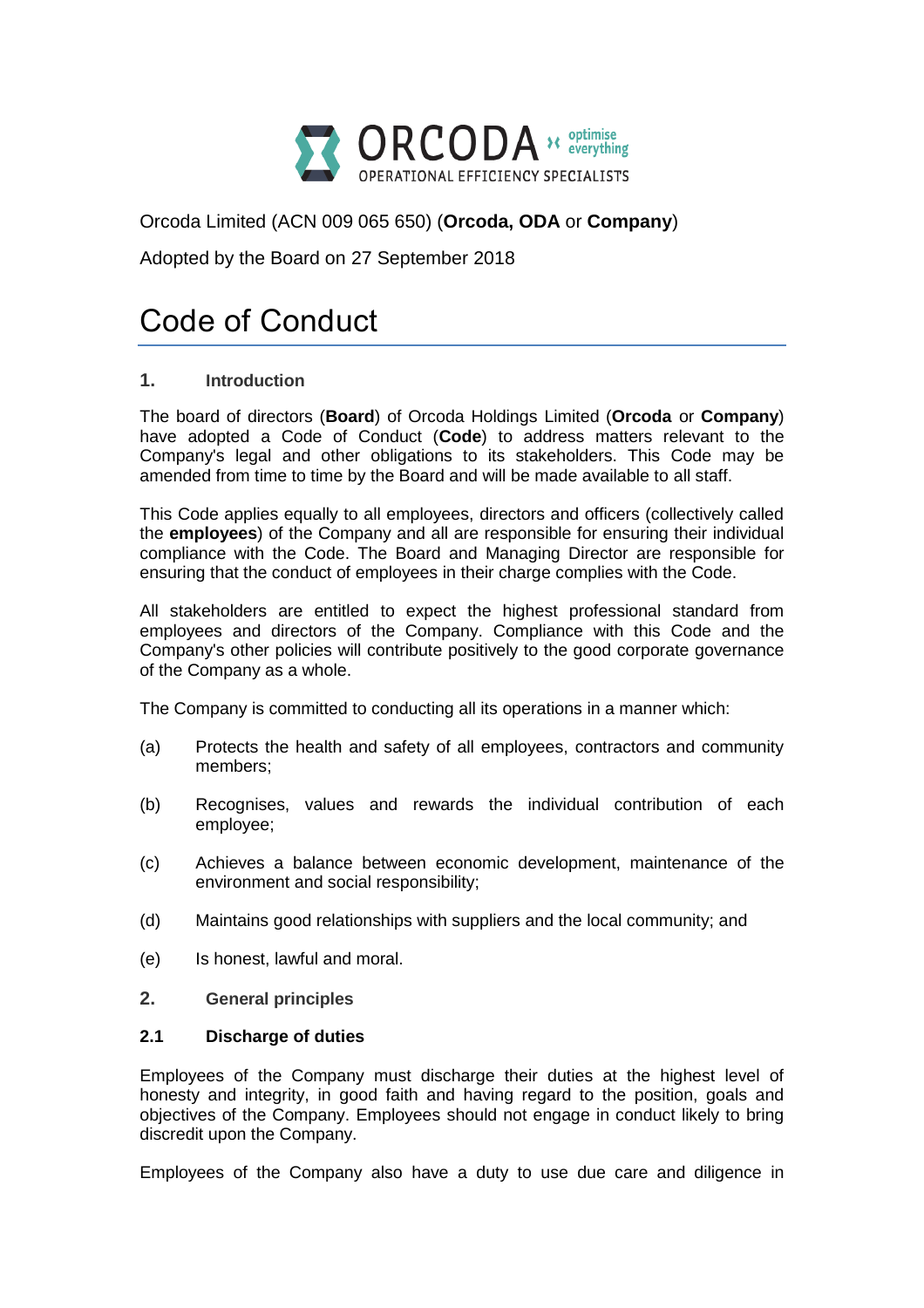fulfilling the functions of their position and exercising the powers attached to their employment.

Employees must recognise that their primary responsibility is to the Company's shareholders as a whole.

## **2.2 Compliance with laws**

Employees of the Company must observe the rule and spirit of all laws and regulations under which the Company operates and with the principles of this Code. In addition, they must comply with the ethical and technical requirements of any relevant regulatory or professional body.

## **2.3 Conflicts of interest**

There may be times when personal interests of employees or the interests of any associated person conflict with those of the Company or its stakeholders. In these circumstances, appropriate action should be taken to remove or manage the conflict.

# **2.4 Confidentiality**

During the course of performing their duties employees may learn information about the Company, its subsidiaries or its stakeholders. This information is confidential and remains the property of the Company.

Unless employees have specific permission, the confidential information must not be improperly used or given out to employees or other officers of the Company or third parties and employees must not take improper advantage of their position.

## **2.5 Use of the Company's resources**

The Company's assets are critical to its business competitiveness and future success. Assets include all office equipment, computer systems and data, motor vehicles and other operating plant of the Company.

These assets are provided to employees to conduct Company business and any other use must be authorised by the Company.

## **2.6 Equal opportunity**

The Company is an equal opportunity employer and discrimination or harassment of any kind will not be tolerated.

The Company competes fairly in the markets in which it operates. The Company relies on the continuing support of its stakeholders and these stakeholders must not be deliberately misled in any circumstances.

# **2.7 Environment, health and safety**

The environment in which the Company operates and the health and safety of its employees is a key concern for Orcoda.

The impact of environment and health and safety issues are taken into account when making business decisions. These decisions must not compromise the Company's responsibility to its employees or the environment and must at all times comply with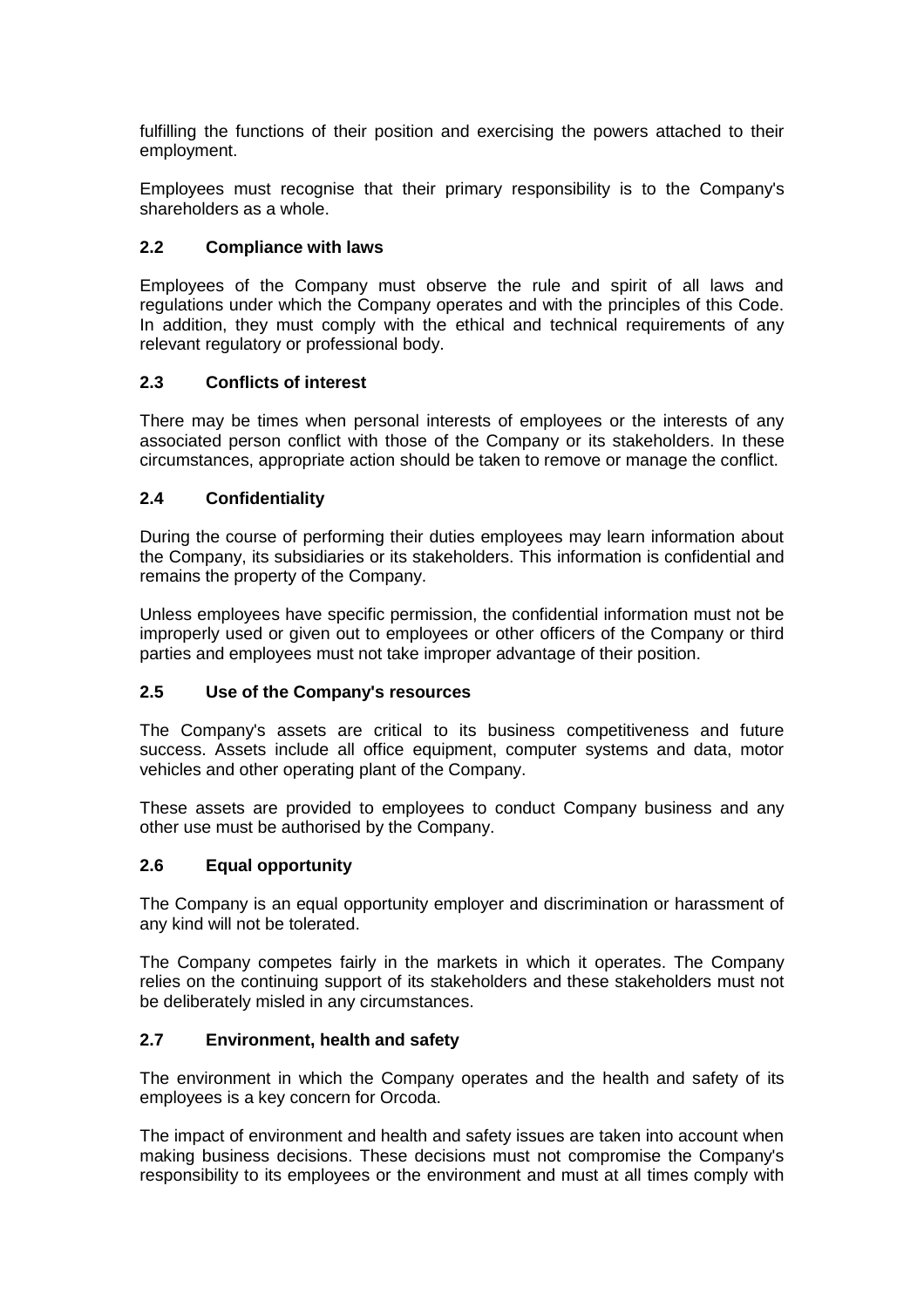local laws.

# **2.8 Smoking**

The Company acknowledges that smoking is harmful to the health people who smoke and of those who are around people who smoke. It is therefore a strict policy of the Company that all Company workplaces and facilities will be smoke free environments and no smoking will be allowed at any time. Should an employee need to smoke they should leave the Company premises or facilities.

# **2.9 Internet**

Employees will inevitably have access to the internet through their work for the Company and Company email. Employees should respect that this access and email is provided to enable them to work more efficiently and effectively.

The use of Company internet access for personal, immoral, fraudulent or other non Company related activities is strictly forbidden. This includes the use of instant messaging programs such as QQ, ICQ, Yahoo, MSN, AOL or Windows Messenger except as their use is directly work related or otherwise authorised.

# **2.10 Hours of work**

The Company has standard office hours from 8.30 am to 5.00 pm incorporated into a 40 hour work week. The Company adopts a flexible attitude to work hours and as such adhering to specific hours is not rigidly enforced provided 40 hours a week are worked.

Specific work hours for individual employees will be detailed in each employee's letter of employment.

## **3. Directors**

The following additional comments apply to directors of the Company and aim to ensure directors have a clear understanding of the Company's expectations of their conduct.

## **3.1 Fiduciary duties**

All directors have a fiduciary relationship with the shareholders of the Company. A director occupies a unique position of trust with shareholders, which makes it unlawful for directors to improperly use their position to gain advantage for themselves.

Each director is expected to exercise skills commensurate with their level of knowledge and experience to increase the value of the Company for the benefit of shareholders as a whole.

# **3.2 Duties of directors**

Each director must endeavour to ensure that the Company is properly managed so as to protect and enhance the interests of all shareholders. To meet this obligation directors should:

(a) at all times exercise due care in their duties;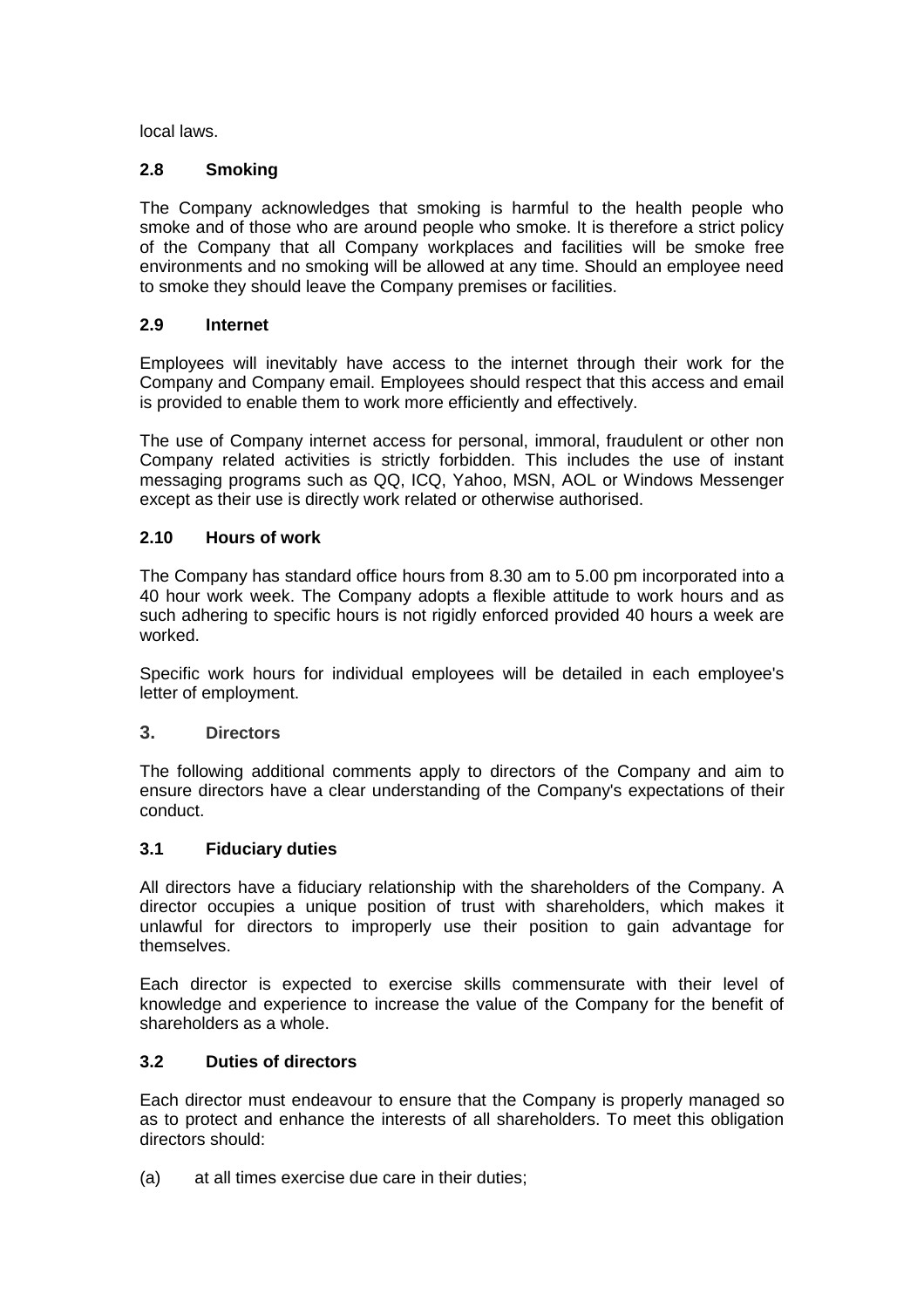- (b) be diligent, attend Board meetings and make themselves knowledgeable about the business of the Company and the physical and social environment in which it operates;
- (c) ensure that shareholders and any relevant securities exchange are informed of all material matters which require disclosure;
- (d) avoid or fully disclose conflicts of interest; and
- (e) be impartial in their judgements and actions.

#### **3.3 Conflict of interest**

At all times a director must be able to act in the interests of the Company. Where the personal interests a director or their associates may conflict with those of the Company, then the director must immediately disclose such conflict and either:

- (a) eliminate the conflict;
- (b) abstain from participation in any discussion or decision-making process in relation to the subject matter of the conflict; or
- (c) In exceptional circumstances they may need to consider resignation. Executive directors must always be alert to the potential for a conflict of interest between their roles as executive managers and their fiduciary duty as directors.

#### **3.4 Stakeholders**

The Board recognises that the primary stakeholders in the Company are its shareholders. Other legitimate stakeholders in the Company include employees, customers and the general community.

#### **4. Reporting and enforcement**

The Company observes the principles of independence, accuracy and integrity in dealings with the Board, any Board committees, internal and external auditors and other senior executives within the organisation and other relevant bodies external to the organisation.

The Company views breaches of this Code as serious misconduct. If employees become aware of any breaches of this Code, the matter must be reported immediately to the Company Secretary. The Company Secretary has the responsibility to report the breach to the appropriate senior management and to advise the employee of the outcome and actions implemented.

Any employee who in good faith, reports a breach or a suspected breach will not be subject to any retaliation or recrimination for making that report.

Employees who breach the policies outlined in the Code may b be subject to disciplinary action, including in the case of serious breaches, dismissal.

## **5. Review and publication of this policy**

The Board will review this policy from time to time. This policy may be amended by